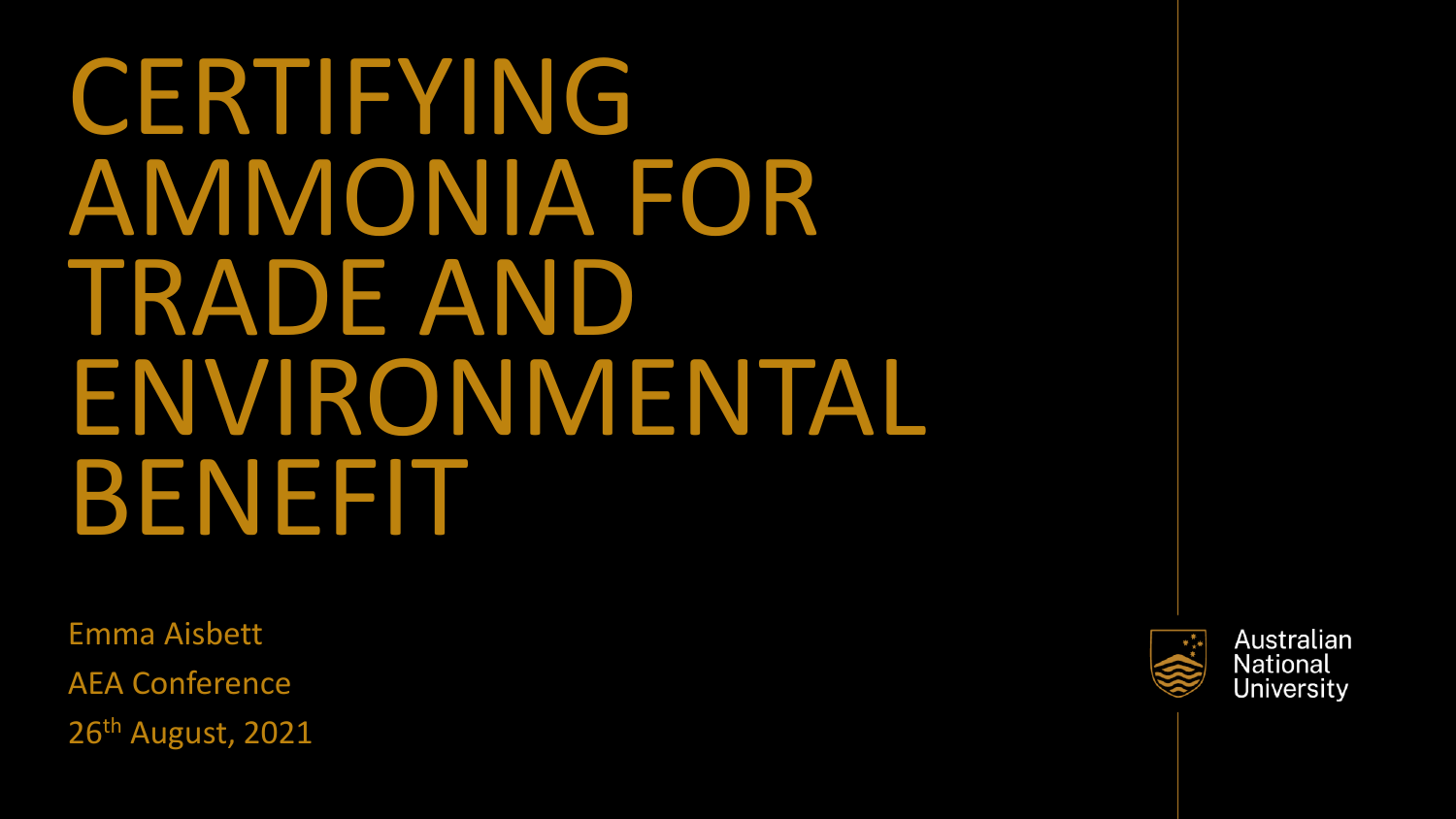# Why ammonia energy?

- The raison d'etre for ammonia as an energy carrier is greenhouse gas emissions reductions.
- Ammonia can be used as a fuel itself, or as a carrier for hydrogen.



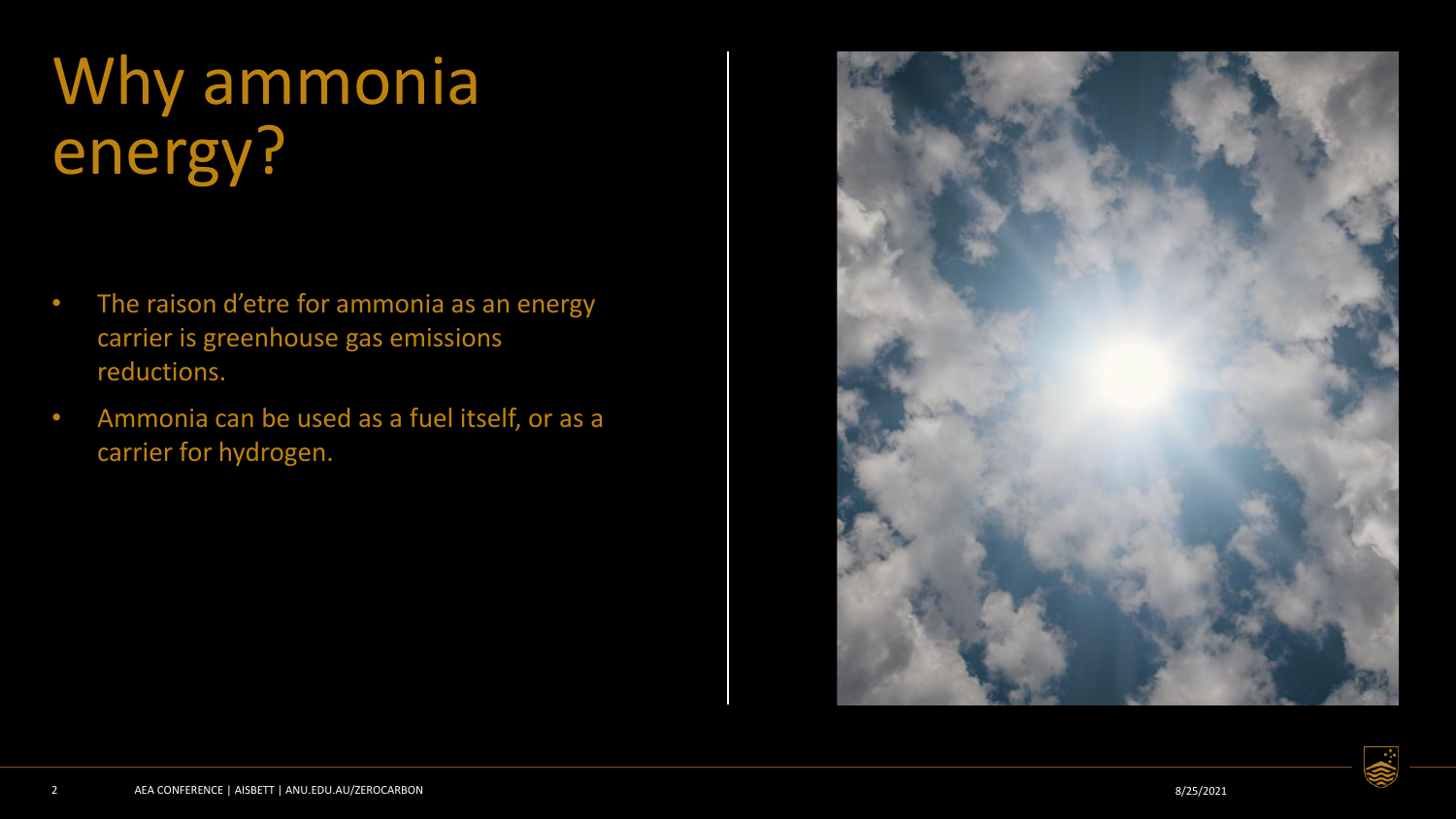# But not all H2/NH3 is clean



Source: Longden et al 2021 **Average and marginal consequential** emissions from grid-connected electrolyser-H2 Source: Stocks & White, forthcoming

| <b>Region</b> | Average<br><b>intensity</b><br>$t_{CO2}$ /MWh | Average<br><b>intensity</b><br>$t_{CO2}$ /MWh | Average<br>H <sub>2</sub><br>kg <sub>co2</sub> /kg | <b>Marginal</b><br>H <sub>2</sub><br>kg <sub>co2</sub> /kg |
|---------------|-----------------------------------------------|-----------------------------------------------|----------------------------------------------------|------------------------------------------------------------|
| <b>NSW</b>    | 0.81                                          | 0.66                                          | 44.6                                               | 36.3                                                       |
| <b>VIC</b>    | 1.02                                          | 0.55                                          | 56.1                                               | 30.3                                                       |
| QLD           | 0.81                                          | 0.66                                          | 44.6                                               | 36.3                                                       |
| SA            | 0.44                                          | 0.53                                          | 24.2                                               | 29.2                                                       |
| TAS           | 0.15                                          | 0.31                                          | <u>8.3</u>                                         | 17.1                                                       |

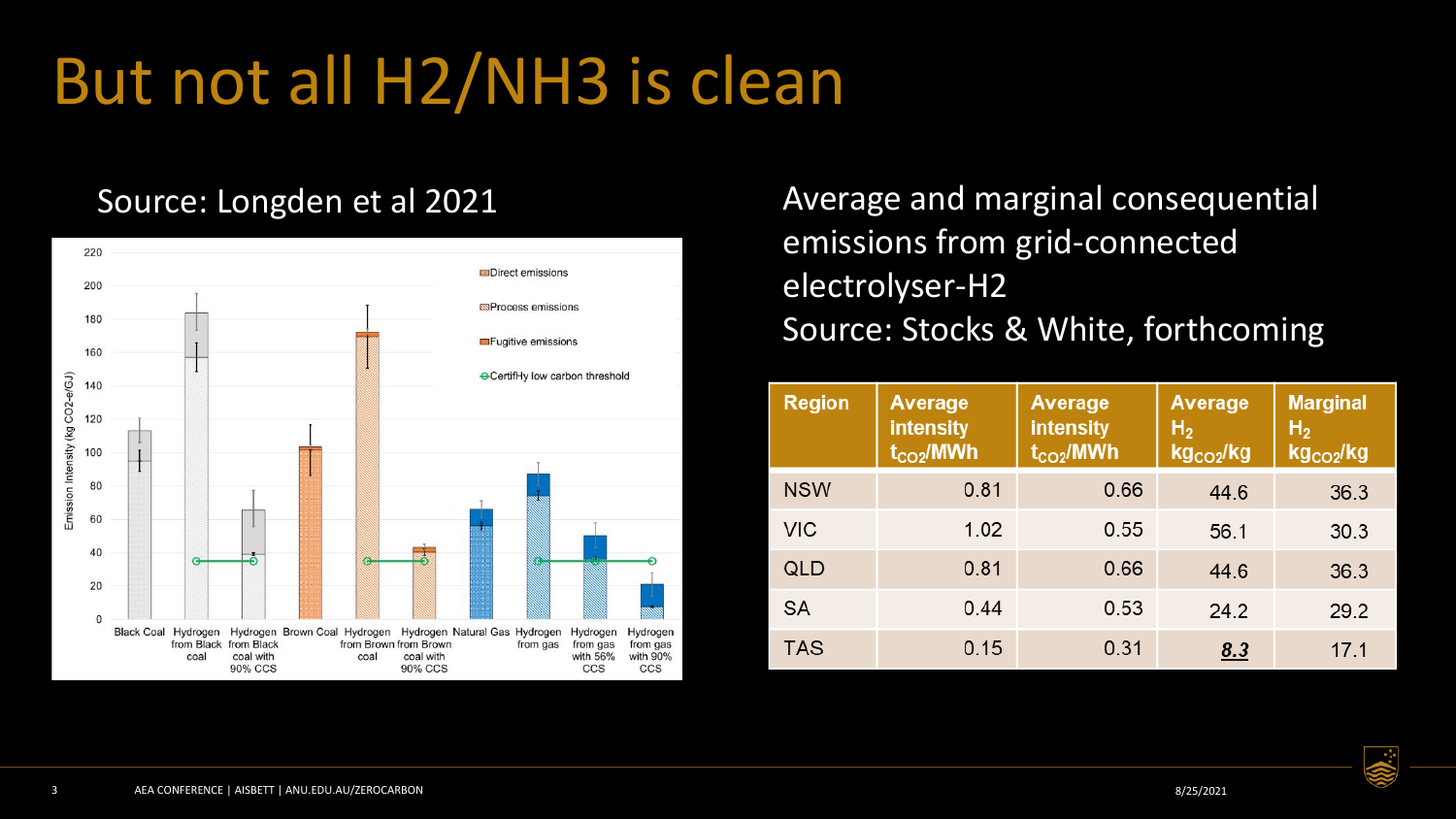

### Certification is the only way buyers can be confident they are buying clean and/or green

### Green Certification

- H2 & NH3 from 100% renewable energy
- Should be net zero emission
- Challenges for grid-connected even with RE certificates (Stocks & White)
- EU may require geographic and temporal alignment of RE production and electricity consumption

### Clean Certification

- Flexible and technology neutral
- Gas, coal, grid-connected electrolysis
- Certify how much embedded emissions not necessarily zero
- National Greenhouse Accounting methodologies could be adapted (Reeve & Aisbett)

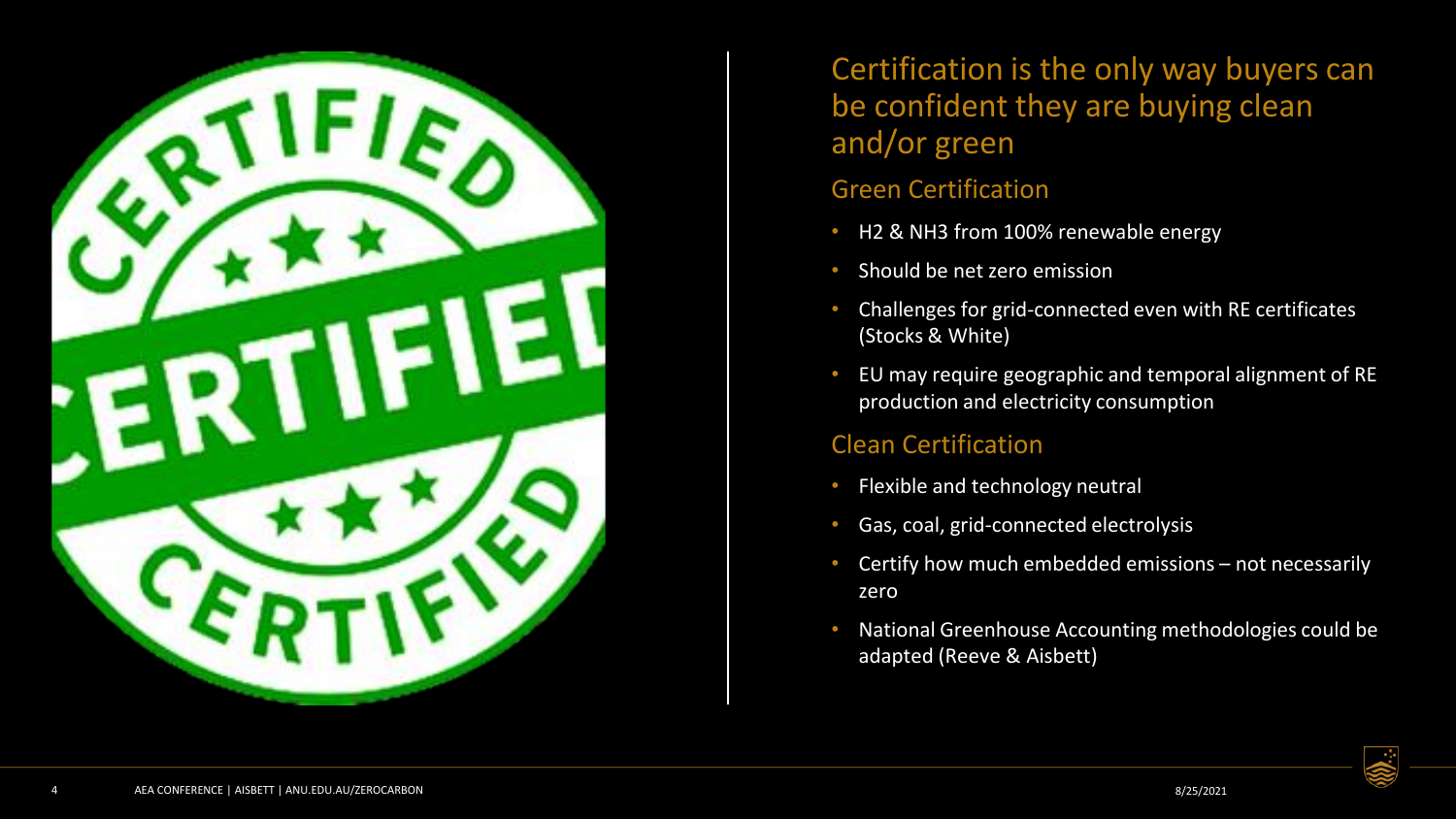

### Types of certification

### Schemes tend to divide into two types

Guarantee of Origin (GO)

- Primarily concerned with how the hydrogen was produced
- Do not generally account for embedded carbon in the plant, storage, transport and conversion at the customer gate (but do typically cover Feedstock and Production)

#### Life Cycle Accounting (LCA)

- Typically account for carbon emissions over whole life cycle, including transport, storage, conversion/reconversion, and use
- Some variation in which parts of the life cycle are covered
- Can be administratively more burdensome

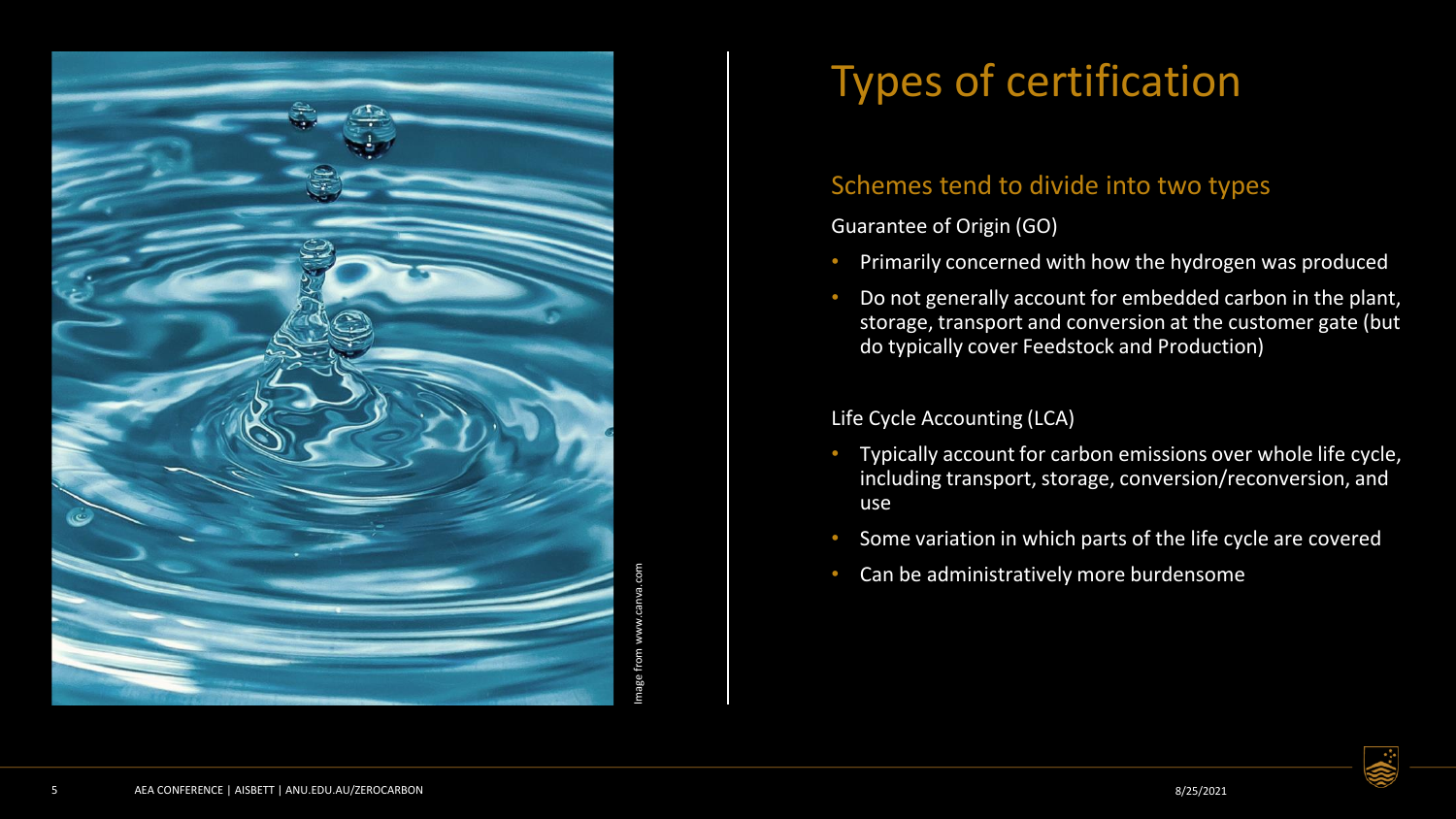## A modular approach?

- Emissions occur all along value chains
- Comprehensive boundaries guide better decisions
- Single, comprehensive boundaries may disadvantage exporters like Australia
- A modular approach to boundaries can ensure environmental and trade distortions are minimised (White et al, *Energy*)



White, L. V., Fazeli, R., Cheng, W., Aisbett, E., Beck, F.J., Baldwin, K.G.H., Howarth, P., O'Neill, L., 2021. Towards emissions certification systems for international trade in hydrogen: The policy challenge of defining boundaries for emissions accounting. Energy 215, 119139. https://doi.org/10.1016/j.energy.2020.119139